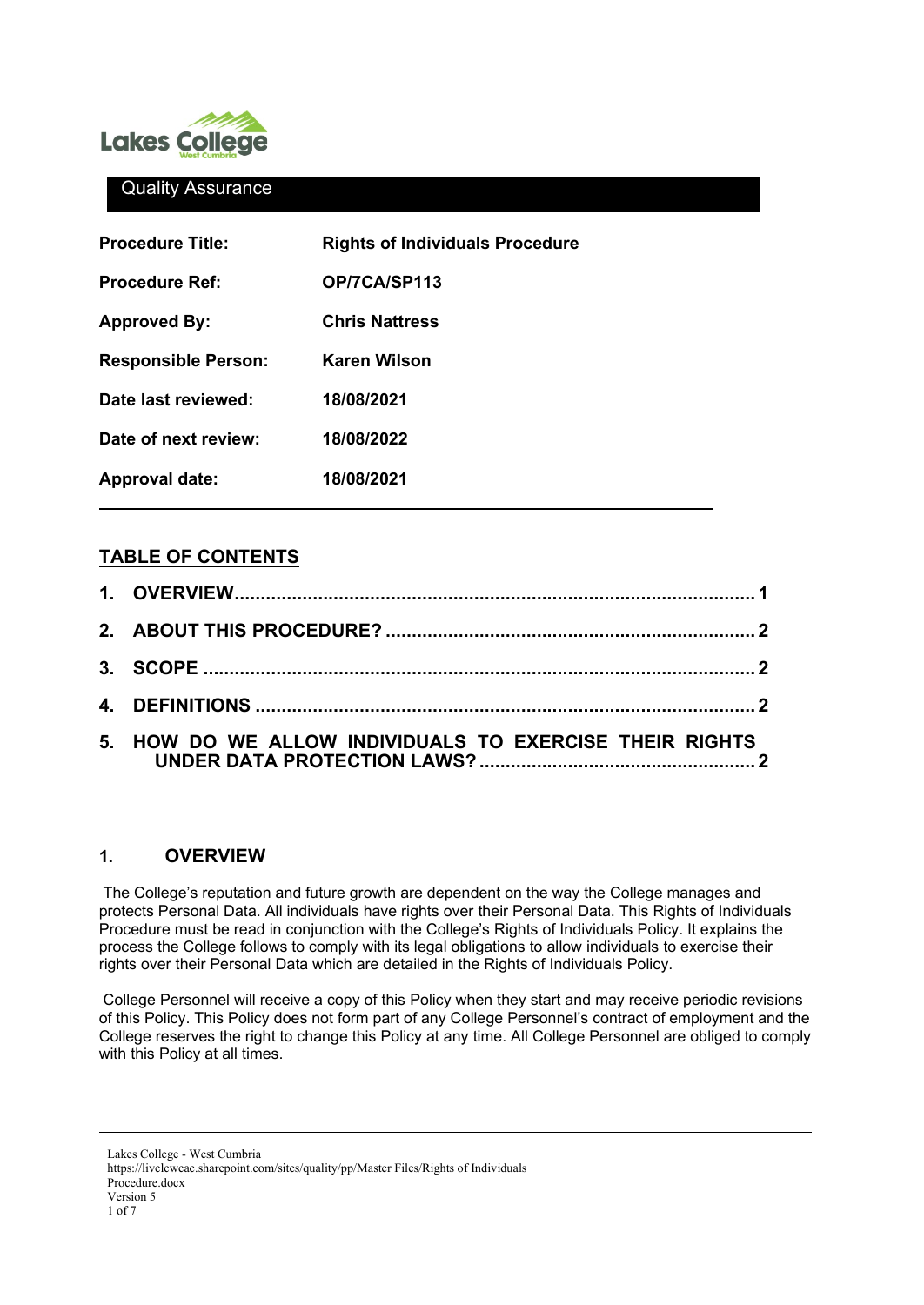# <span id="page-1-0"></span>**2. ABOUT THIS PROCEDURE**

The College's Data Protection Policy is the College's fundamental policy which sets out the types of Personal Data that the College may be required to handle, as well as the College's legal purposes for doing so, and it sets out how the College complies with its obligations under Data Protection Laws.

This Procedure explains the process the College has in place to ensure that the College complies with its legal obligations to allow individuals to exercise their rights over their Personal Data. The College has a corresponding Rights of Individuals Policy that sets out what those rights are and explains College Personnel's' obligations in relation to ensuring that the College meets its obligations in this area.

## <span id="page-1-1"></span>**3. SCOPE**

This Procedure applies to all College Personnel who collect and/or use Personal Data relating to individuals.

<span id="page-1-2"></span>It applies to all Personal Data stored electronically, in paper form, or otherwise.

## **4. DEFINITIONS**

- 4.1. **College**  Lakes College West Cumbria.
- 4.2. **College Personnel** Any College employee or contractor who has been authorised to access any of the College's Personal Data and will include employees, consultants, contractors, and temporary personnel hired to work on behalf of the College.
- 4.3. **Data Protection Laws**  The General Data Protection Regulation (Regulation (EU) 2016/679) and all applicable laws relating to the collection and use of Personal Data and privacy and any applicable codes of practice issued by a regulator including in the UK, the Data Protection Act 2018.
- 4.4. **Data Protection Officer** The Data Protection Officer is Karen Wilson, and can be contacted at: 01946 839300 Direct line 01946 552677, karenw@lcwc.ac.uk.
- 4.5. **ICO** the Information Commissioner's Office, the UK's data protection regulator.
- 4.6. **Personal Data** any information about an individual which identifies them or allows them to be identified in conjunction with other information that is held. Personal data is defined very broadly and covers both ordinary personal data from personal contact details and business contact details to special categories of personal data such as trade union membership, genetic data and religious beliefs. It also covers information that allows an individual to be identified indirectly for example an identification number, location data or an online identifier.
- 4.7. **Special Categories of Personal Data -** Personal Data that reveals a person's racial or ethnic origin, political opinions, religious or philosophical beliefs, trade union membership, genetic data (i.e. information about their inherited or acquired genetic characteristics), biometric data (i.e. information about their physical, physiological or behavioural characteristics such as facial images and fingerprints), physical or mental health, sexual life or sexual orientation and criminal record.

## <span id="page-1-3"></span>**5. HOW DO WE ALLOW INDIVIDUALS TO EXERCISE THEIR RIGHTS UNDER DATA PROTECTION LAWS?**

Lakes College - West Cumbria https://livelcwcac.sharepoint.com/sites/quality/pp/Master Files/Rights of Individuals Procedure.docx Version 5 2 of 7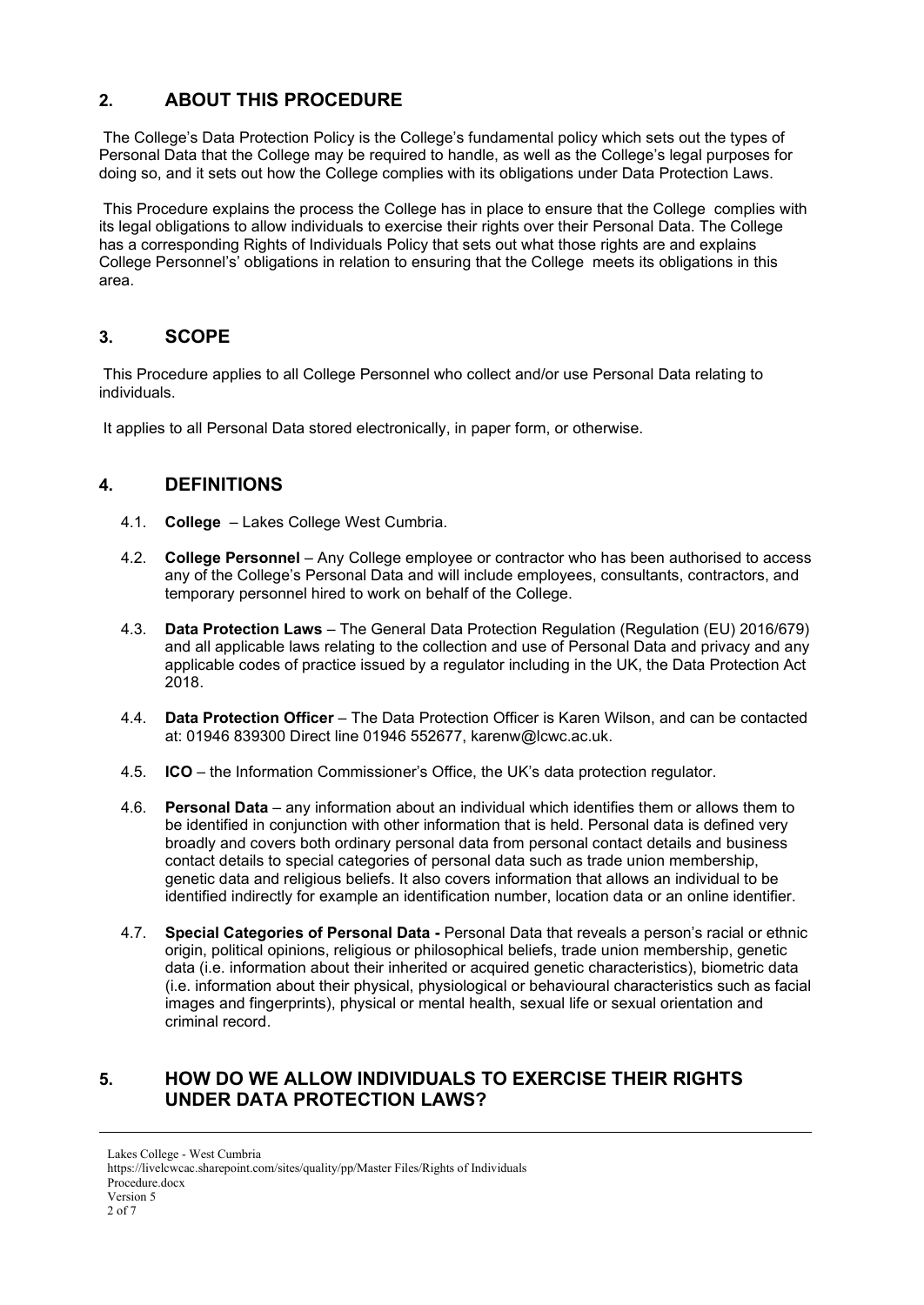#### 5.1. **Right of access (subject access requests)**

- 5.1.1. If a member of the College Personnel receives a request from an individual to access or to receive a copy of their Personal Data, the following procedure will be followed:
	- 5.1.1.1. the College Personnel must forward or report the request to the Data Protection Officer or Executive Support as soon as they receive it. A request from an individual does not have to be in a particular format, for example it does not have to be in writing. If the request is not made in writing (e.g. it is taken over the telephone) best practice is that the College asks the individual to confirm in writing so it can ensure it is complying correctly with the request. If they do not wish to do this, then please confirm the request in writing and ask them to indicate if there are any inaccuracies. Please note that the College can no longer charge a fee for responding to these requests unless a second or subsequent copy of the Personal Data is requested (in which case the College can charge its administrative costs) or the request is unfounded or excessive (see paragraph [5.8](#page-6-0) below);
	- 5.1.1.2. the Data Protection Officer will diarise the date the request was received, the deadline to respond (ordinarily one month from the date of receipt but an extension may be possible in certain circumstances as set out in paragraph [5.9\)](#page-6-1), and send weekly chasers to all College Personnel involved in dealing with the request in order to track its progress;
	- 5.1.1.3. within 3 working days of receipt, the Data Protection Officer will decide whether any further information is needed from the individual to clarify the identity of the individual or to understand the request and will ask the individual for any further information that is needed as soon as possible;
	- 5.1.1.4. if further information is required, no action will be taken until the further information has been received from the individual;
	- 5.1.1.5. once the further information has been received and/or the College is satisfied that it knows what has been asked for, the College will begin locating the individual's Personal Data;
	- 5.1.1.6. depending on who the individual is, this may involve locating staff files, student files, information on parents, notes, minutes, correspondence and other relevant documents containing Personal Data either on the College's information systems, or in the College's structured paper filing systems. The Data Protection Officer will let College Personnel know what searches they need to carry out;
	- 5.1.1.7. once the College has located all the Personal Data of the individual, the Data Protection Officer will review it and decide whether any of the Personal Data does not need to be disclosed as there are exemptions which may apply;
	- 5.1.1.8. once the College has decided what the College is going to provide to the individual, the College will respond providing copies of the Personal Data, which, if the request is made electronically, shall be provided in a commonly used electronic form; and
	- 5.1.1.9. if the College fails to do this within one month of the date the College receives the request, the College will ensure that it has contacted the individual before the deadline to explain what the College has done so far and when the College will get back to them with their Personal Data.

Lakes College - West Cumbria https://livelcwcac.sharepoint.com/sites/quality/pp/Master Files/Rights of Individuals Procedure.docx Version 5 3 of 7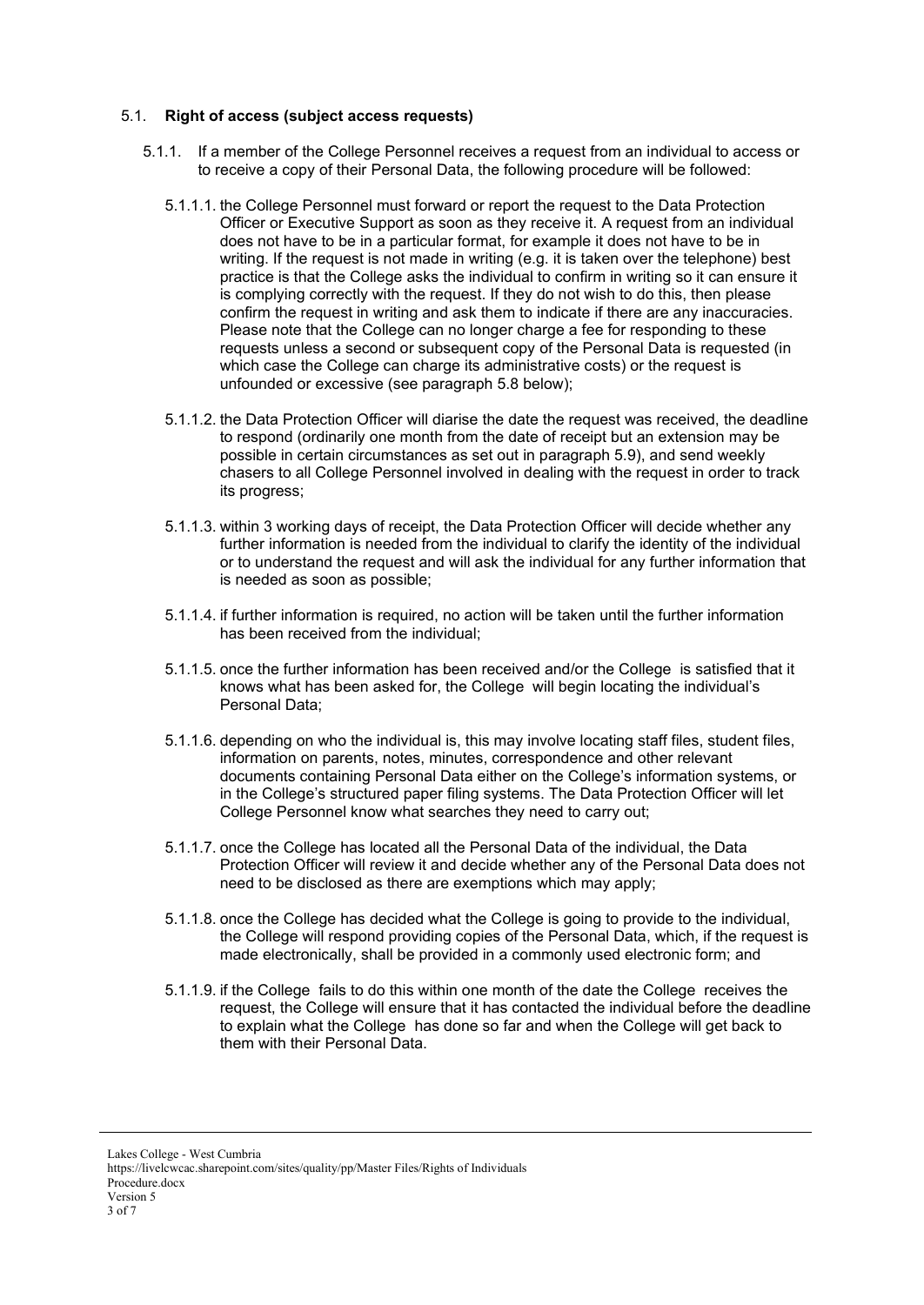### 5.2. **Right to rectification**

- 5.2.1. If a member of the College Personnel receives a request from an individual to correct their Personal Data, the following procedure will be followed:
	- 5.2.1.1. the College Personnel must forward or report the request to the Data Protection Officer or Executive Support as soon as they receive it;
	- 5.2.1.2. the Data Protection Officer will diarise the date the request was received, the deadline to respond (ordinarily one month from the date of receipt but an extension may be possible in certain circumstances as set out in paragraph [5.9\)](#page-6-1), and send weekly chasers to all College Personnel involved in dealing with the request in order to track its progress;
		- 5.2.1.3. the College will then locate the Personal Data concerned and verify whether it is incorrect or incomplete and will correct it or complete it as soon as possible;
		- 5.2.1.4. the College will ascertain whether the College has disclosed the incorrect Personal Data to any third parties and, if so, the College will contact those third parties as soon as possible to tell them to correct the Personal Data;
		- 5.2.1.5. the Data Protection Officer will decide whether the College needs to keep a copy of the original Personal Data for evidence reasons or otherwise; and
		- 5.2.1.6. the College will confirm to the individual in writing within one month of the date of their request that the College has complied with the request.

#### 5.3. **Right to erasure (right to be forgotten)**

- 5.3.1. If a member of the College Personnel receives a request from an individual to delete their Personal Data, the following procedure will be followed:
	- 5.3.1.1. the College Personnel must forward or report the request to the Data Protection Officer or Executive Support as soon as they receive it;
	- 5.3.1.2. the Data Protection Officer will diarise the date the request was received, the deadline to respond (ordinarily one month from the date of receipt but an extension may be possible in certain circumstances as set out in paragraph [5.9\)](#page-6-1), and send weekly chasers to all College Personnel involved in dealing with the request in order to track its progress;
	- 5.3.1.3. the Data Protection Officer will reach a decision as to whether the right to be forgotten applies;
	- 5.3.1.4. if the right to be forgotten does apply, the Data Protection Officer will decide whether the College is required to keep any parts of the Personal Data for evidence reasons and, if so, this Personal Data will be excluded from the request;
	- 5.3.1.5. the College will then securely delete all the Personal Data about that individual that the College has which is not excluded. This will include securely shredding all hard copy documents and ensuring that computer records are securely deleted from the College's information systems in line with the processes detailed in the College's Data Retention Policy;
	- 5.3.1.6. the College will ascertain whether it has disclosed the deleted Personal Data to any third parties and, if so, the College will contact those third parties as soon as possible to tell them to delete the Personal Data; and

Lakes College - West Cumbria

https://livelcwcac.sharepoint.com/sites/quality/pp/Master Files/Rights of Individuals Procedure.docx Version 5

<sup>4</sup> of 7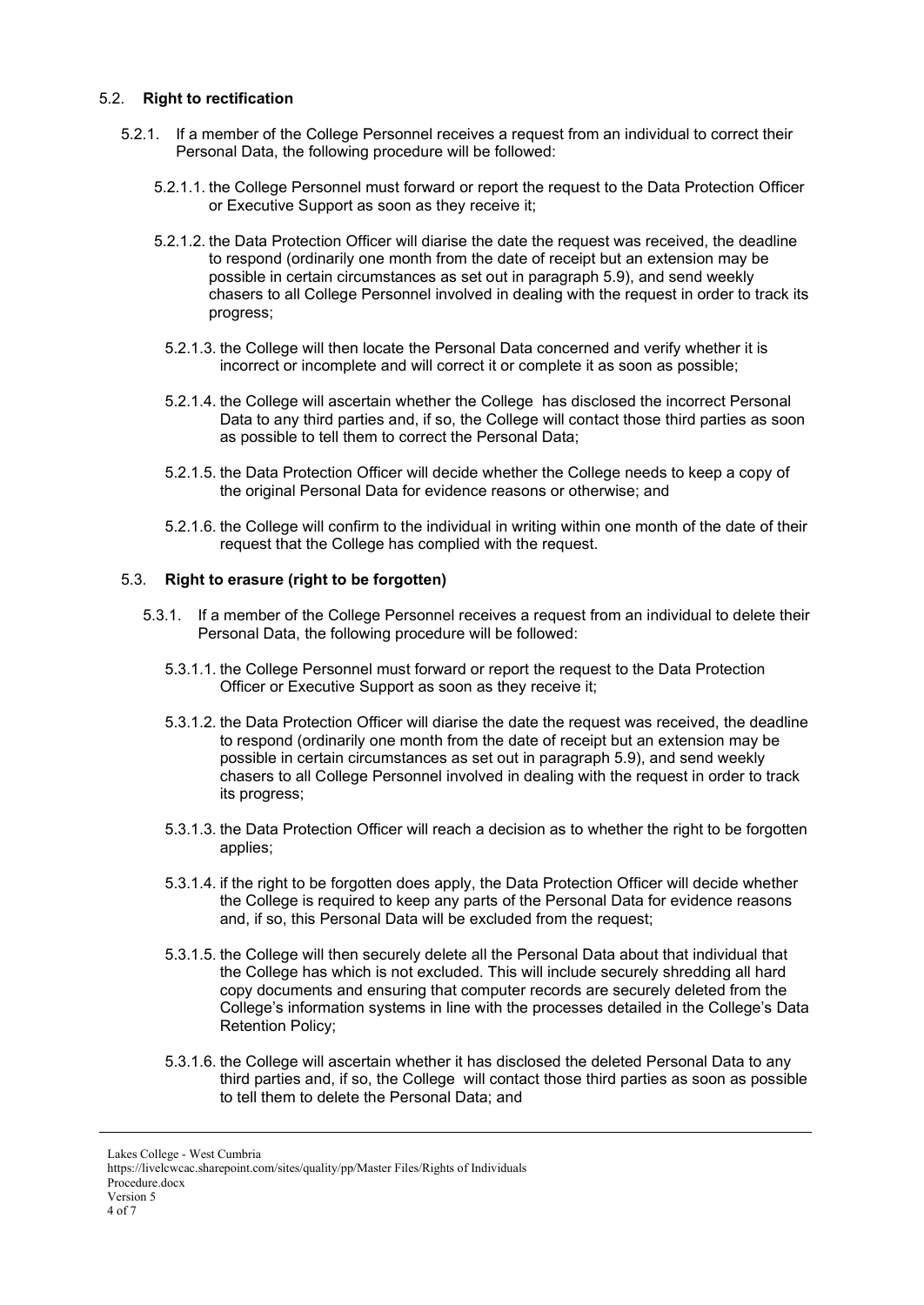5.3.1.7. the College will confirm to the individual in writing within one month of the date of their request that the College has complied with the request.

## 5.4. **Right to restrict processing**

- 5.4.1. If a member of the College Personnel receives a request from an individual to restrict the College's use of their Personal Data, the following procedure will be followed:
	- 5.4.1.1. the College Personnel must forward or report the request to the Data Protection Officer or Executive Support as soon as they receive it;
	- 5.4.1.2. the Data Protection Officer will diarise the date the request was received, the deadline to respond (ordinarily one month from the date of receipt but an extension may be possible in certain circumstances as set out in paragraph [5.9\)](#page-6-1), and send weekly chasers to all College Personnel involved in dealing with the request in order to track its progress;
	- 5.4.1.3. the Data Protection Officer will reach a decision as to whether the right to restrict processing applies;
	- 5.4.1.4. if the right to restrict processing does apply, the College will action the request as soon as possible and ensure that the College no longer uses the individual's Personal Data in the way they have objected to. This may include moving documents to folders where they can no longer be accessed, removing details from files and locking paper files away;
	- 5.4.1.5. the College will ascertain whether the College has disclosed the Personal Data to any third parties and, if so, the College will contact those third parties as soon as possible to tell them to stop using the Personal Data in the restricted way; and
	- 5.4.1.6. the College will confirm to the individual in writing within one month of the date of their request that the College has complied with the request.

## 5.5. **Right to data portability**

- 5.5.1. If a member of the College Personnel receives a request from an individual to provide a copy of their Personal Data in a structured, commonly-used and machine-readable format, the following procedure will be followed:
	- 5.5.1.1. the College Personnel must forward or report the request to the Data Protection Officer or Executive Support as soon as they receive it;
	- 5.5.1.2. the Data Protection Officer will diarise the date the request was received, the deadline to respond (ordinarily one month from the date of receipt but an extension may be possible in certain circumstances as set out in paragraph [5.9\)](#page-6-1), and send weekly chasers to all College Personnel involved in dealing with the request in order to track its progress;
	- 5.5.1.3. the Data Protection Officer will reach a decision as to whether the right to data portability applies and to which subset of the individual's Personal Data it applies; and
	- 5.5.1.4. if the right to data portability does apply, the College will action the request as soon as possible. This will include creating an electronic copy of the individual's Personal Data which can be transferred to another organisation if the individual asks the College to.

### 5.6. **Right to object**

Lakes College - West Cumbria https://livelcwcac.sharepoint.com/sites/quality/pp/Master Files/Rights of Individuals Procedure.docx Version 5 5 of 7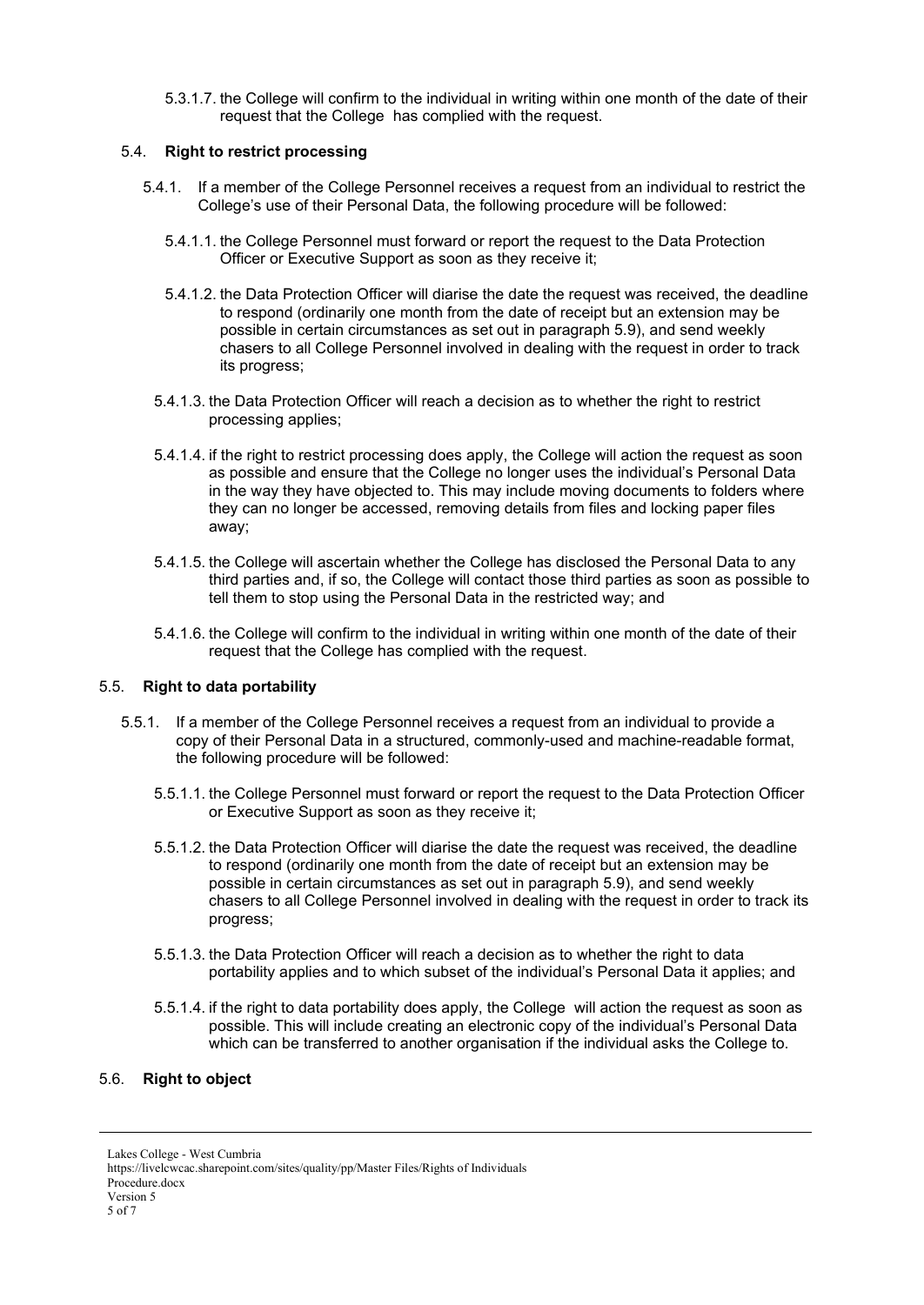- 5.6.1. If a member of the College Personnel receives an objection from an individual to the College's processing of their Personal Data, the following procedure will be followed:
	- 5.6.1.1. the College Personnel must forward or report the request to the Data Protection Officer or Executive Support as soon as they receive it;
	- 5.6.1.2. the Data Protection Officer will diarise the date the request was received, the deadline to respond (ordinarily one month from the date of receipt but an extension may be possible in certain circumstances as set out in paragraph [5.9\)](#page-6-1), and send weekly chasers to all College Personnel involved in dealing with the request in order to track its progress;
	- 5.6.1.3. the Data Protection Officer will reach a decision as to whether the right to object applies;
		- 5.6.1.4. if the right to object does apply, the College will action the request as soon as possible. This may include suppressing the individual from the College's direct marketing lists, or stopping the processing of Personal Data that has been objected to; and
		- 5.6.1.5. the College will write to the individual within one month of the date of their request to tell them either that the College has complied with, or intends to comply with, their request or that the College has not complied and the reasons why the College has not complied.

#### 5.7. **Rights in relation to automated decision making**

- 5.7.1. If a member of the College Personnel receives an objection from an individual to an automated decision that the College has made about the individual which produces legal effects concerning them or similarly significantly affects them, the following procedure will be followed:
	- 5.7.1.1. the College Personnel must forward or report the request to the Data Protection Officer or Executive Support as soon as they receive it;
	- 5.7.1.2. the Data Protection Officer will diarise the date the request was received, the deadline to respond (ordinarily one month from the date of receipt but an extension may be possible in certain circumstances as set out in paragraph [5.9\)](#page-6-1), and send weekly chasers to all College Personnel involved in dealing with the request in order to track its progress;
	- 5.7.1.3. the Data Protection Officer will reach a decision as to whether the right to intervene in the automated decision-making applies;
	- 5.7.1.4. if the right to intervene does apply, the College will action the request as soon as possible. This will involve reviewing the automated decision-making process, reviewing the decision that was made, having a College Personnel consider whether the decision needs to be retaken and allowing the individual to give their view on the decision; and
	- 5.7.1.5. the College will write to the individual within one month of the date of their request to tell them what the outcome of the College's review is.

**Automated decision making** happens where the College makes a decision about an individual solely by automated means without any human involvement; and

**Profiling** happens where the College automatically uses Personal Data to evaluate certain things about an individual.

https://livelcwcac.sharepoint.com/sites/quality/pp/Master Files/Rights of Individuals Procedure.docx Version 5 6 of 7

Lakes College - West Cumbria